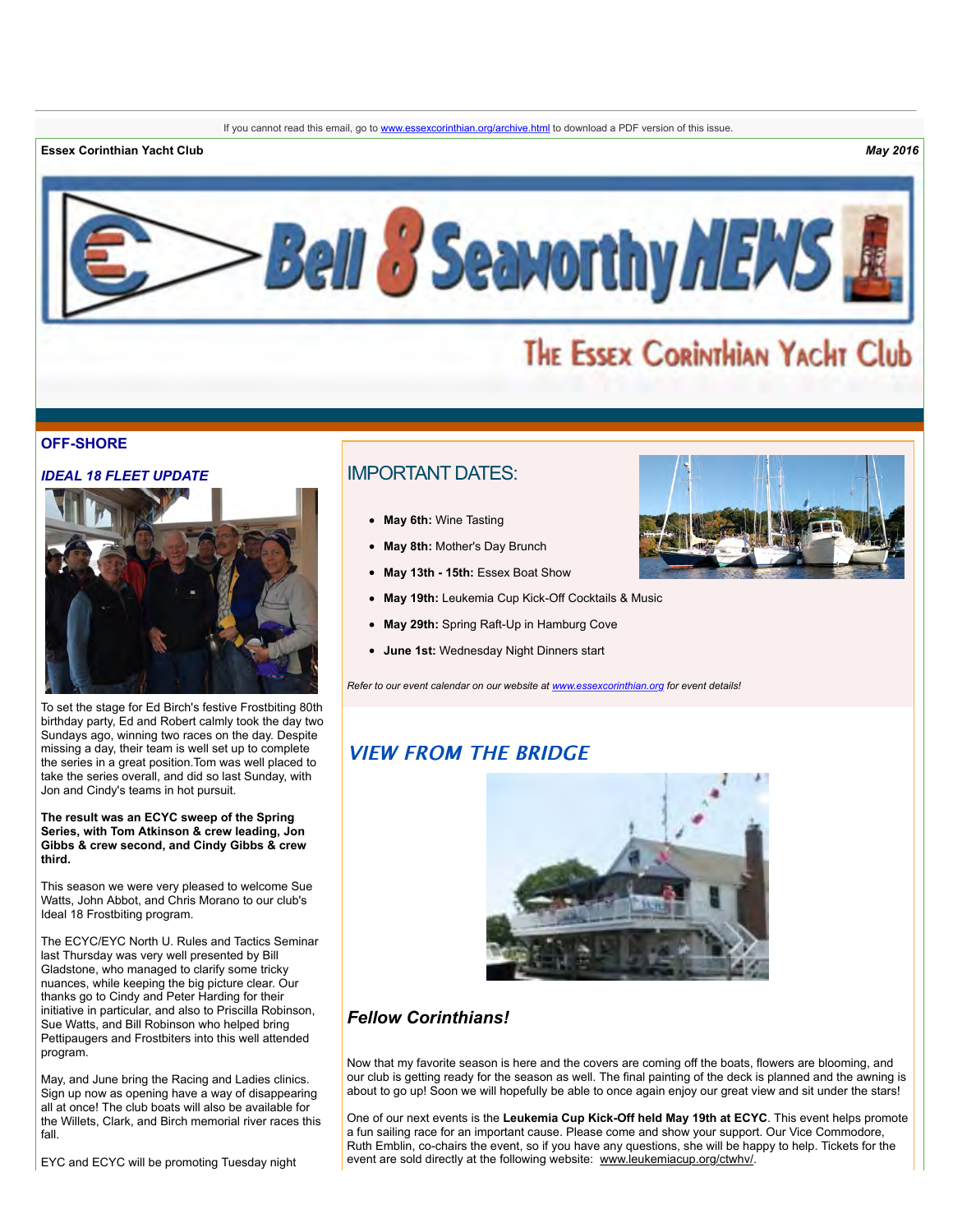racing starting in June for intermediate teams who looking to sharpen their racing skills. This will provide an excellent opportunity for our members and particularly our Racing Clinic graduates.

EYC Thursday night racing this summer will remain a spinnaker class. ECYC teams and boats are also invited to participate in the Ideal 18 Rum Challenge. ECYC will host the EYC/ECYC team race in September. Teams for these events will be assigned by the Fleet Captain, contact Tom Atkinson or Jon Gibbs if interested.

For Fall Frostbiting, we expect to continue to be able to accommodate all qualified skippers and crews. Teams of a skipper, crew, and alternate crew, signed up two weeks before the season begins, get first shot at regular scheduling. We keep some opportunities open for newcomers as long as possible. The updated Ideal 18 usage guidelines will be posted soon and will become part of our club's policies.

The boats are fully rigged and available everyday for use by member skippers and their guests, providing that they have been pre-qualified to do so by Ed Birch or Cindy Gibbs. As now set up, you can be underway in minutes.

All crews and guests must sign the waiver and contact information forms, and sign out on the bulletin board in the River Room as well!



*Spring skippers, Tom Atkinson, Cindy and Jon Gibbs, wearing their Spring Frostbite Series Trophies* 

**Jon Gibbs** Ideal 18 Fleet Coordinator Email: [fleetcoordinator@essexcorinthian.org](mailto:fleetcoordinator@essexcorinthian.org)

*Sign Up for Our New Racing Clinic!*

We are offering a new and exciting **Co-Ed Adult Racing Clinic** to our members in the Ideal 18s!

\* \* \* \*

Instructor: Cindy Gibbs

Classes will be held on 3 consecutive Wednesday nights: May 25, June 1, June 8 Time: 5:00-7:30pm Cost: \$150.00

Sign-up required. Class size will be 6 to 10 students, first come-first serve.

The clinic will be informative, the perfect way to review the rules of sailing and racing, learn about starting and general racing concepts!

To sign up, contact Cindy Gibbs at [cindysailing@essexcorinthian.org](mailto:cindysailing@essexcorinthian.org)

**Cindy Gibbs** Sailing Instructor

I am very happy to report that **Jean Little is celebrating her first year anniversary as Club Manager at ECYC**. Jean has done a great job getting know our members and has quickly learned the workings of our club. We are looking forward to many more years of great cooperation! Please stop in and say hello when you can.

#### **Membership Update:**

As you all know we are looking for new members who share our values and will enjoy our wonderful waterfront here in Essex. The most important factor is that they are the correct fit for our organization and stay on as members. It is a job for all of us, not just a committee's, so please share this responsibility. Invite your friends and let them see what ECYC is all about!

#### **Eastern Connecticut 12-Meter Challenge Update:**

The annual event is planned for June 25th in Newport, RI. Within a very short time of publicizing the date we have almost filled two boats, so please sign up soon if you plan on going. Space is limited! Please contact David Evangelisti for details.

There is plenty going on at the club in the next few weeks, please refer to our event calendar for details! Please remember we will have our **Spring Hamburg Cove Raft Up on Sunday, May 29th**. If you are attending and have extra room please let us know as there are always folk without a boat who would enjoy going.

### **Hope you have a great month!**

### Steve Rodstrom

**Commodore**



# *WINE TASTING & ITALIAN NIGHT AT ECYC ON MAY 6TH*



Wine Tasting at ECYC Friday, May 6th

wineries and vineyards.

The tasting will be from Italy and select areas of the US West Coast.

All wines are for purchase, with NO minimums, and orders will be filled by Amity Wine Inc of New Haven, CT.

And just to give you advance notice of the next special event we are working on: **SAVE THE DATE for our planned ECYC KAYAK ADVENTURE on August 13th! Details to follow.**

For more information, please contact Off-Shore & Special Event Coordinator

Mark Bavolack specialoffshore@essexcorinthian.org

# *BURGEES, BURGEES, BURGEES!*

*You may have noticed a few new burgees hanging in a prime spot in our clubhouse. Our "burgee collectors" have been busy for several months, and here are some of the latest. We are missing some information on who supplied these burgees to our collection, if you are the donor or know who is, please let our club manager, Jean Little, know!*

Please join in for a **Wine Tasting/Educational Opportunity** on May 6th from 6 to 8 pm.

**The Corinthian Cafe will be serving a menu inspired by Italian flavors. [For menu details, click HERE!](http://r20.rs6.net/tn.jsp?e=001K82azs8few3Raw8PaSxsF3S4hXbG_VDt9Jq_HvQeyPFImTOujVvpM5_JMKrdkGv15szAeRVpFver3l3Hl7GM7_cyyU249elEHKav6u7xUi5UH1_H_jMXAGfxWnzM7S2fmMWBiZWU0jUwomHe9HsQAva2oAWbJHB6rzhyHI_rnfa__UWgw7EtA4825SFYyOLOZlEuDnbLemBxyGl7qPet9jwZlYcRh0P3K1tiARm3ADWVkNB7dNYWpQ==)**

Presenters: Jim Morrison,Tony Lombardozzi

This event is sponsored by Artisan Wine Inc., a distributor based in Norwalk, CT that focuses on bringing to market unique (limited production bottlings) from family managed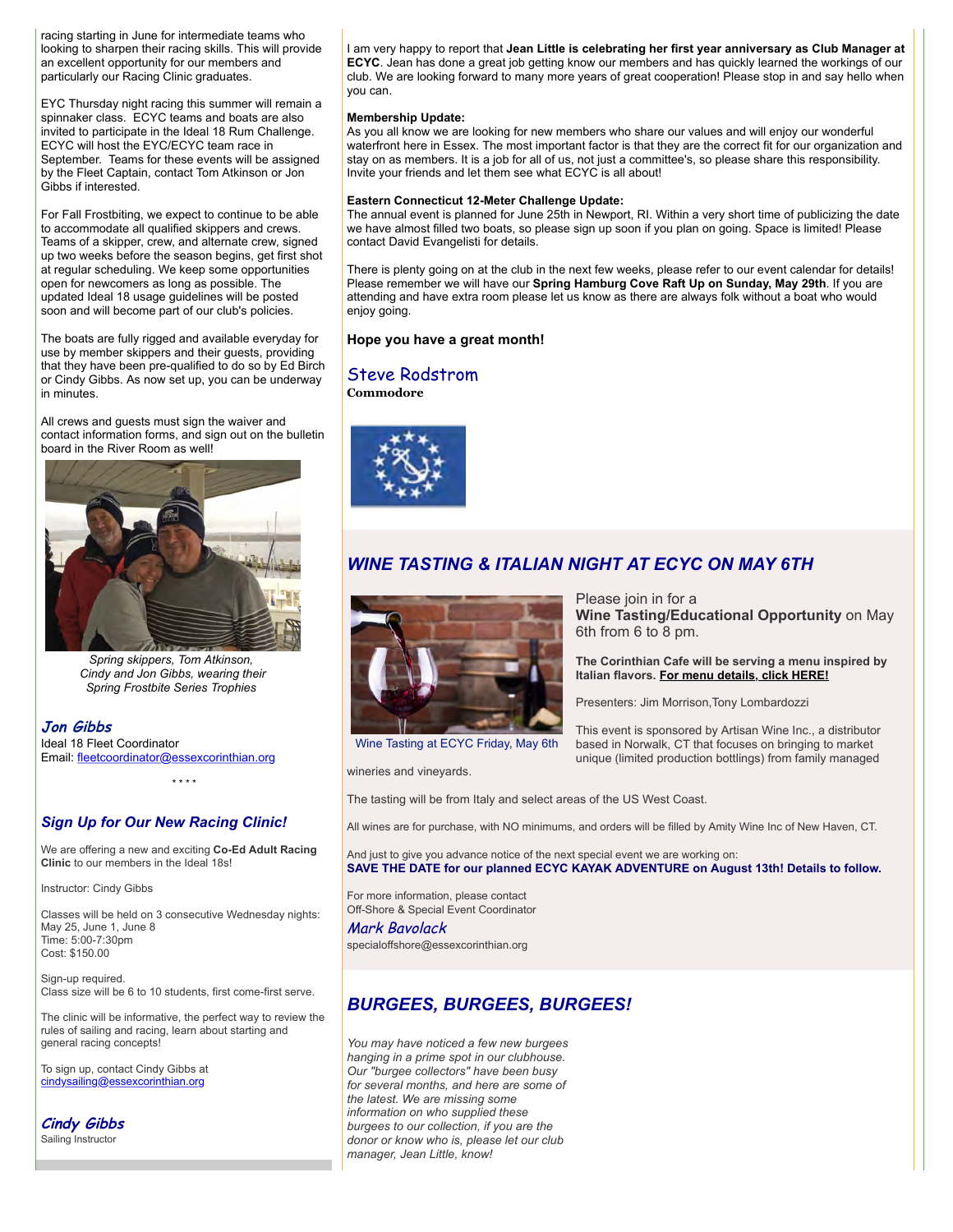# *ON-SHORE & HOUSE*

The boating season is just around the corner, and there is a lot going on in the boatyards in our area. With the start of the season also come more boaters' get-togethers, like our **Spring Raft-Up**, planned for **May 29th**. Please contact Steve Rodstrom for more information.

Our next few social events include a **Wine Tasting on May 6th** (for more information see article on the right) and the **Mother's Day Brunch on May 10th**. We are also hosting the **2016 Leukemia Cup Kick-Off, a charity event, on May 19th**.

Please participate in our events and activities, our club and its volunteers put a lot of effort in organizing these events for you, so let's not disappoint them!

As always, you can find more information on our program on our website, [www.essexcorinthian.org,](http://r20.rs6.net/tn.jsp?e=001K82azs8few3Raw8PaSxsF3S4hXbG_VDt9Jq_HvQeyPFImTOujVvpM5_JMKrdkGv15szAeRVpFveFAFetXFrTl-aQEzh5N2KauCK_ZvcdXD1IR6cH8QeQ9Q==) click on "Events".

If you have suggestions or comments, please feel free to contact me or any of our board members to share. ECYC lives and breathes with the help of our membership.

**Wishing you all a Happy Spring!** 

### **Ruth Emblin**

**Vice Commodore Email: [vicecommodore@essexcorinthian.org](mailto:vicecommodore@essexcorinthian.org)**



### *House Committee Update:*

The main deck panting/staining is continuing to make progress. The efforts of Deb Wallis, Jon Gibbs, and Harry Bird on Saturday the 16th all but completed the railing paint step. A huge thank to each for their help, nothing gets done without folks pitching in. Remain hopeful the sanding and staining of the deck boards will be completed during May. Look for announcements of opportunity to help in completing this odyssey of a task. Weather needs to cooperate to schedule these sessions.

The improvement program continues to be a work in progress with Terry Stewart pursuing alarm/security system replacement; Gary Sharpe the river room entrance enhancement; me the building front improvement; rear deck replacement remains open for a volunteer to pursue evaluation/design/proposal.

As spring continues to make its appearance to signal the start of the 2016 boating and ECYC's 31th season, the committee will continue to make the club building the best it can be to welcome all members and offer the enjoyment of river side dining and lounging. It really is a great place to hang during these wonderful Connecticut summers.

As always, any help to pitch in and assist in making ECYC facility as best as it can be is always welcome and crucial.

**Chuck Grusse House Chair Email: [house@essexcorinthian.org](mailto:house@essexcorinthian.org)** Burgee displays are a common feature at yacht clubs around the world, symbolizing a welcoming fellowship among yacht club members and visitors.

Each year, ECYC posts new burgees members have collected from their visits to other yacht clubs at the front of the dining room. Our collection also includes burgees presented by visitors to ECYC from other clubs.

Eventually, the burgees are moved to the



supporting chains across the dining room, resulting in an impressive collection from clubs as close as next door to those in exotic and distant places ranging from Australia, Asia, Europe, Hawaii, and throughout the Caribbean. We need another chain!

Conversely, you will find our burgee displayed at many of the world's greatest sailing destinations resulting from visits by our members.

Our newest burgees are from (left to right):

- Newport Harbor Yacht Club; Newport Beach, California (tbd)
- Royal Marsh Harbour Yacht Club; Marsh Harbour, Bahamas (Ruth Emblin)
- Dataw Island Yacht Club; St. Helena, South Carolina (Jim Pfeffer)
- Santa Barbara Yacht Club; Santa Barbara, California (Susan Malan)
- Royal Victoria Yacht Club; Victoria, British Columbia (tbd)
- One 15 Marina Club; Sentosa Cove, Singapore (Peter Emblin)
- Palm Beach Sailing Club; North Palm Beach, Florida (Terry Stewart)
- Meydenbauer Bay Yacht Club; Bellevue, Washington (tbd)
- New Buffalo Yacht Club; New Buffalo, Michigan (Dana and Gale Crown, visitors)

Visiting reciprocal yacht clubs during your travels is a fun privilege of our membership. Many clubs are located in spectacular locations without the crowds but with the promise of meeting friendly and interesting club members and staff.

If you plan a visit to a club near your destination, always check with them beforehand for hours and visitor rules. Some clubs accept credit cards. Others require a letter of introduction (see Jean Little) to establish billing through your ECYC account.

Always be on the lookout for visitors to ECYC and return the welcoming Corinthian spirit our members have enjoyed.

### **Terry Stewart**

Past Commodore

# *GALLEY NEWS*

Our **Friday night dinners** have become very popular, and we are happy to see so many of you enjoying dinner at the Corinthian Cafe! A couple of Fridays ago we had a full house, with hardly a seat to be had, which, at time, put a lot of pressure on the galley to deliver meals.

It can be hard to predict how many diners to expect on a particular Friday night. Therefore we are working on an option for members to let the galley know ahead of time whether they will be dining at the club on a Friday night. This will not be a reservation option, we will continue to keep our open seating policy, but a means to make meal planning easier for the galley.

Until we find the best option, **could you please consider sending a quick email to Monique, just to let her know that you are planning on dining at ECYC on a Friday night, complete with the number of your party**?

A short email to [monique@coastalcookingcompany.com](mailto:monique@coastalcookingcompany.com) is all it takes...

Remember, if everyone on your table wants to eat at the same time, please turn your orders in together. However, please be aware that orders by groups larger than six may need to be slightly staggered to allow the kitchen to coordinate serving.



This coming Friday night, Ed and Monique have put together a I**talian-themed dinner menu** to complement the **wine tasting** we have planned. Enjoy a great dinner and learn more about wines from Italy and the Northwest of the United States!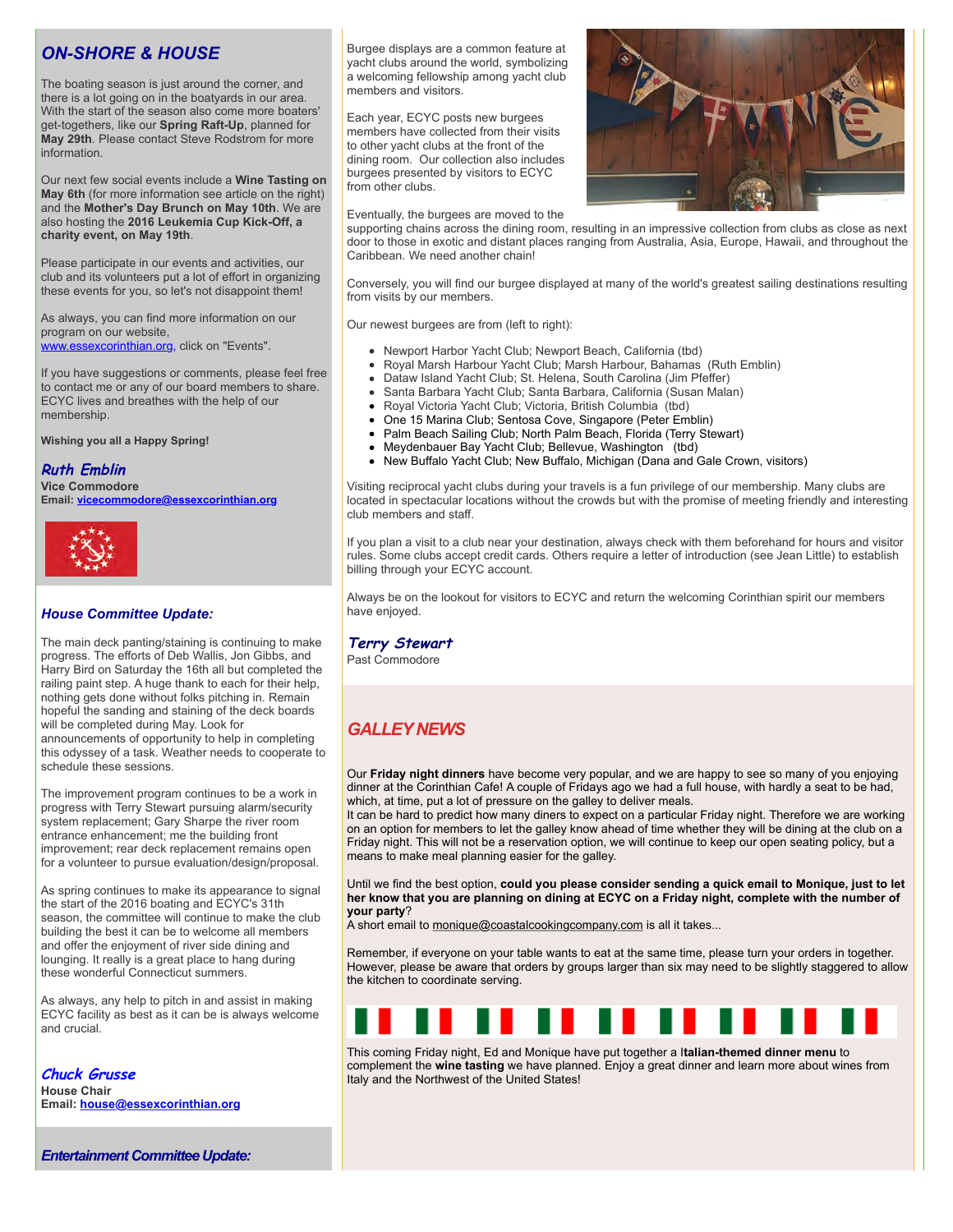**While it was not our event,** several of our members participated in the annual **"Burning of the Socks"** event on April 30th, hosted by EYC. A big bonfire was lit in our neighbors' yard, and people brought their socks to burn in a ceremony to say goodbye to winter and usher in the warmer season. Several people brought their expired flares, and safely set them off in an "almost fireworks display". Unfortunately it was quite chilly that evening, but cocktails sipped by the bonfire and spirited conversations about the boating season to come helped dispel some of the chill.

There are a lot of upcoming events on OUR event calendar, and we hope that you will enjoy them. We ask you to consider volunteering for one of them. As we are a membership-driven organization the philosophy is **"all hands on deck"** to make the 32nd year of our club successful and enjoyable for all! Check out the online calendar and select a club event you would like to become involved in!

Remember, our events are listed online at our website, just go to [www.essexcorinthian.org](http://r20.rs6.net/tn.jsp?e=001K82azs8few3Raw8PaSxsF3S4hXbG_VDt9Jq_HvQeyPFImTOujVvpM5_JMKrdkGv15szAeRVpFveFAFetXFrTl-aQEzh5N2KauCK_ZvcdXD3Y7HbwAQV4lQ==) ... and click on "Events"!

### **Ruth Emblin**

**Vice Commodore & 2016 On-Shore Events Email: [vicecommodore@essexcorinthian.org](mailto:vicecommodore@essexcorinthian.org) or [events@essexcorinthian.org](mailto:events@essexcorinthian.org)**

### *Membership Update:*

The onset of warmer weather, thoughts of maritime recreation, and member hospitality has drawn a recent flurry of applications. I'm delighted to extend a big Corinthian welcome to the following new members, whose applications the Board of Governors approved at its April meeting:

- **Phil and Diane Reid**, who recently moved to Essex from Florida and are eager to meet folks with similar interests. Proposed by Laura Walker, the Reids bring over 35 years of sailing experience on 22' to 51' monohulls and catamarans in the waters of Long Island Sound, Chesapeake Bay, the British Virgin Islands, and the Gulf of Mexico. They were associated with the Mt. Sinai (Long Island) Yacht Club from 1985-1991. Phil is active in the extrusion manufacturing business.
- **Phillip and Deborah Walters**, who recently moved to Essex from Darien and knew on their first luncheon visit to ECYC with their hosts, Kathy and Don Shannehan, that they'd enjoy our club because it was "intimate, smaller, and less formal" than what they'd been accustomed to in Fairfield County. Phillip and Deborah are veteran boaters, having previously owned a Sabre 362 and Chris Craft 23 and crewed in races from Maine to the Caribbean. Proposed by the Shannehans - who also sold them their new home here - the Reids look forward to socializing with those who "appreciate the nautical lifestyle."
- **Sue and Rob Watts** of Deep River, proposed by Cindy Gibbs as active sailors since their youth. A landscape architect by profession, Sue has partnered with Rob - a sometime yacht captain - to deliver boats up and down the East coast and the Bahamas. Now owners of High Cotton, a 30' Nonsuch, Sue and Rob are members of Pettipaug Yacht Club and the International Nonsuch Association and especially interested in frostbiting and racing.



On **Sunday, May 10th**, the galley will serve a special **Mother's Day Brunch**. Why not treat Mom to brunch at ECYC?

There are two seatings, and reservations are strongly encouraged to ensure you get your preferred seating! For details and reservations, please go to

[www.essexcorinthian.org/more-events-at-ecyc.html](http://r20.rs6.net/tn.jsp?e=001K82azs8few3Raw8PaSxsF3S4hXbG_VDt9Jq_HvQeyPFImTOujVvpM5_JMKrdkGv15szAeRVpFveFAFetXFrTl-aQEzh5N2KauCK_ZvcdXD2E7I1b8xsI-kYAEqNAxz5uAuMiYBFLVEimcU3sBPSUOw==) or download the brunch menu by clicking on the button below:

Looking forward to seeing you at the club,

**DOWNLOAD BRUNCH MENU** 

#### **Catherine Gazikas** *Galley Liaison*

### *Did You Know?*

The Galley serves a great lunch with soups, salads and all kinds of comfort food to be enjoyed while the roaring fireplace takes the chill out of rainy April weather or enjoy the spring views across the Connecticut River! Why not come and give it a try? Daily Wednesdays through Saturdays, and brunch on Sundays!

Menus are available at [www.essexcorinthian.org/dining.html](http://r20.rs6.net/tn.jsp?e=001K82azs8few3Raw8PaSxsF3S4hXbG_VDt9Jq_HvQeyPFImTOujVvpM5_JMKrdkGv15szAeRVpFveFAFetXFrTl-aQEzh5N2KauCK_ZvcdXD06vI6965roZHu0uq1hNfco)

**We want your feedback about our galley activities.** Please let us know what you think! Email [galleyliaison@essexcorinthian.org](mailto:galleyliaison@essexcorinthian.org)



*We want to know what you think about our galley!*

# *LOCAL EVENTS OF INTEREST:*

# Essex Spring Boat Show



### **Connecticut Spring Boat Show**

Friday - Sunday, May 13 - 15, 2016 / Friday 12 - 6 pm, Saturday & Sunday 10 am - 5 pm Brewer Essex Island Marina,

11 Ferry Street, Essex

A boutique in-water show featuring sail and power boats with sea trial opportunities.

Free admission.

*[More information available HERE.](http://r20.rs6.net/tn.jsp?e=001K82azs8few3Raw8PaSxsF3S4hXbG_VDt9Jq_HvQeyPFImTOujVvpM5_JMKrdkGv15szAeRVpFveecM5N9Qi5E_sgmt8QkM9RWiLs0SAI76bhlzfC6L3Gzw==)*

**\* \* \* \***

**Check out the spring program at the** Connecticut River Museum **by clicking [HERE!](http://r20.rs6.net/tn.jsp?e=001K82azs8few3Raw8PaSxsF3S4hXbG_VDt9Jq_HvQeyPFImTOujVvpM5_JMKrdkGv15szAeRVpFveecM5N9Qi5EyEfKAkKzdymS5IEGPB3PTg=)**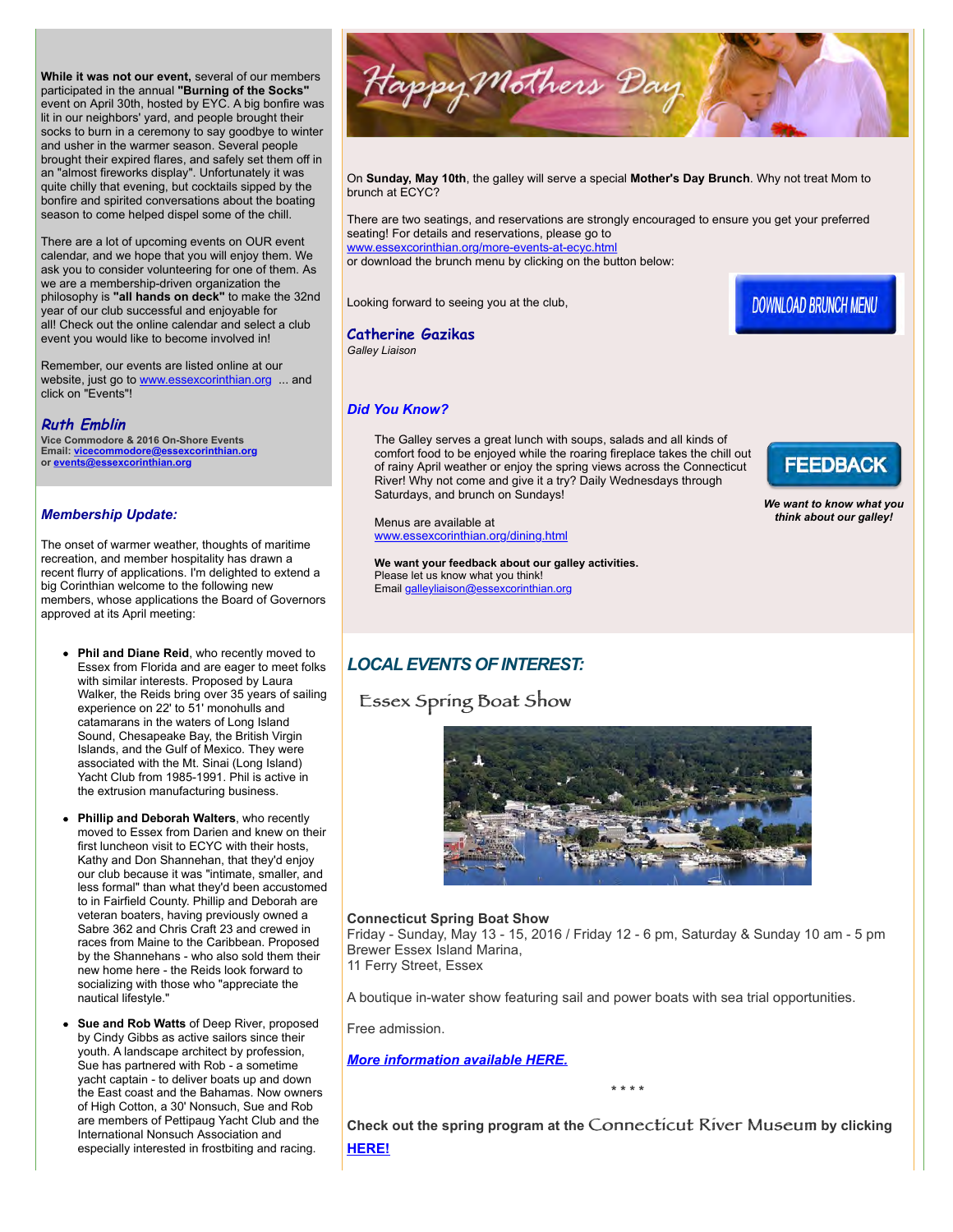May is stacking up to be a busy Board meeting, too, with another handful of new and reinstatement membership applications in-hand for action.

A quick public service announcement: To make things flow as smoothly as possible for anyone you're proposing, please assume the role of concierge for the candidate, taking the lead in assembling and delivering a complete membership package including (1) application with proposing and seconding signatures; (2) proposing letter(s); and (3) payment. Jean Little, our friendly club manager, will gladly accept your submission at the office, or you can call me (860-581-3501) to get it into my hands for action. You'll do your friends a tremendous favor by helping them through this process.

See you on the water!

**Scott Konrad Membership Chair Email: [membership@essexcorinthian.org](mailto:membership@essexcorinthian.org)**

# *Green Tip of the Month:*



### **OUR RIVER...**

How much do you really know about the Connecticut River? The river is a dominant force in our club life, and we are constantly enjoying its many charms. But we need to be the ones to protect it, so future generations can enjoy it as well.

Here are some quick facts:

- Length The Connecticut River is the largest river in New England. It flows 410 miles from its source at Fourth Connecticut Lake, a tiny beaver pond 300 yards from the Canadian border, to Long Island Sound.
- Depth The river's depth varies from a few inches to 130' deep just below the French King Bridge in Gill, Massachusetts. The depth of the river in most places is constantly changing as the river transports and rearranges its load of sediment.
- Wildlife The Connecticut River is home to countless species of birds, amphibians, fish and mammals. Nesting areas abound along the shores and in the estuaries. It is the winter home for Bald Eagles, and the lower river hosts spectacular murmurations of swallows each year. It is a veritable paradise for wildlife lovers.

**If you want to find out more about the Connecticut River, you will have a chance this May.** The Connecticut Audubon Society's Roger Tory Peterson Estuary Center will host three lectures in Old Lyme and Essex this spring.



The talks will focus on the importance of preserving the biodiversity of watershed forests and wetlands, and their relationship to one another, and to humans.

The lectures are as follows: \* **May 12, 4:30 p.m. at Old Lyme Town Hall**. Dr. Robert Askins, biology professor at Connecticut College, will give a

talk titled "The Connecticut River Watershed: The

# Burning of the Ships Day is on May 14th!

Come and commemorate the worst day in Essex's history with the famous **Loser's Day Parade**! The festivities kick off with the annual Burning of the Ships Commemoration Parade presented by Essex's own Sailing Masters of 1812 Fife & Drums corps.

Find out more at



# [www.ctrivermuseum.org/calendarevent/burning-of-the-ships-day-2/](http://r20.rs6.net/tn.jsp?e=001K82azs8few3Raw8PaSxsF3S4hXbG_VDt9Jq_HvQeyPFImTOujVvpM5_JMKrdkGv15szAeRVpFveecM5N9Qi5EyEfKAkKzdymJp7yz4MDUQtONW4rVWgkTtlYGT0RUOoj_bO5c69Ob8Cew1qrV_hxC8nIEyjUGdIt1mfVJ3Yg3RA=)

# *ECYC TO HOST 2016 KICK-OFF EVENT ON MAY 19TH BUY YOUR TICKETS NOW!*

**As part of our cooperation with Duck Island and North Cove Yacht Clubs in support of the Leukemia Cup Regatta, our club is proud to once again host the LEUKEMIA CUP KICK-OFF - COCKTAILS FOR A CURE!**

The **Leukemia Cup Kick-Off** is a very social and informative event for anyone interested in supporting the lifesaving work of the Leukemia & Lymphoma Society. The Leukemia Cup Regatta is a race held in almost every (sailing) state across our nation. What is better than doing something for the good of others AND enjoying time out on the water? And if you are not a sailor, you can still help with the regatta by supporting one of our teams racing or by creating your own virtual team for fundraising.

More will be explained on **Thursday, May 19th, beginning at 7.00 pm**. We are pleased



to have been able to win support from the fellows of **"Long Splice"** as our musical entertainment for the night! You may know them if you frequent the Gris, and if you were at the "Burning of the Socks" last weekend, you got a taste of their performance....they have agreed to provide us with a special musical performance in support of the Leukemia & Lymphoma Society!

You can look forward to cocktails and snacks, raffles, seafaring music and inspiring moments!

**PLEASE SUPPORT ECYC'S COMMITMENT TO THE LEUKEMIA CUP REGATTA** even if you are not a sailor! Come to the Leukemia Cup 2016 Kick-Off Party at ECYC on May 19th!

**This is a ticketed event open to the public - tickets are available for sale at [www.leukemiacup.org/ctwhv/](http://r20.rs6.net/tn.jsp?e=001K82azs8few3Raw8PaSxsF3S4hXbG_VDt9Jq_HvQeyPFImTOujVvpM5_JMKrdkGv15szAeRVpFvfusEUmVWzVN0i2qB5AMXannnsfj-ZqmOcWbIuyNk3eKpjTa5n362qg)**

If you are a registered Leukemia Cup skipper, you will receive a discount code via email!

Please contact me if you have any questions or would like to help with the event on May 19th or the Leukemia Cup Regatta on August 27th.

# **Ruth Emblin**

*Connecticut Leukemia Cup Regatta Co-Chair*





# *Did You Know?*

**SPRING CLUB HOURS IN EFFECT, COMMISSIONING TO MEMORIAL DAY:**

**Tuesday, Wednesday and Thursday: 9 am to 5 pm**